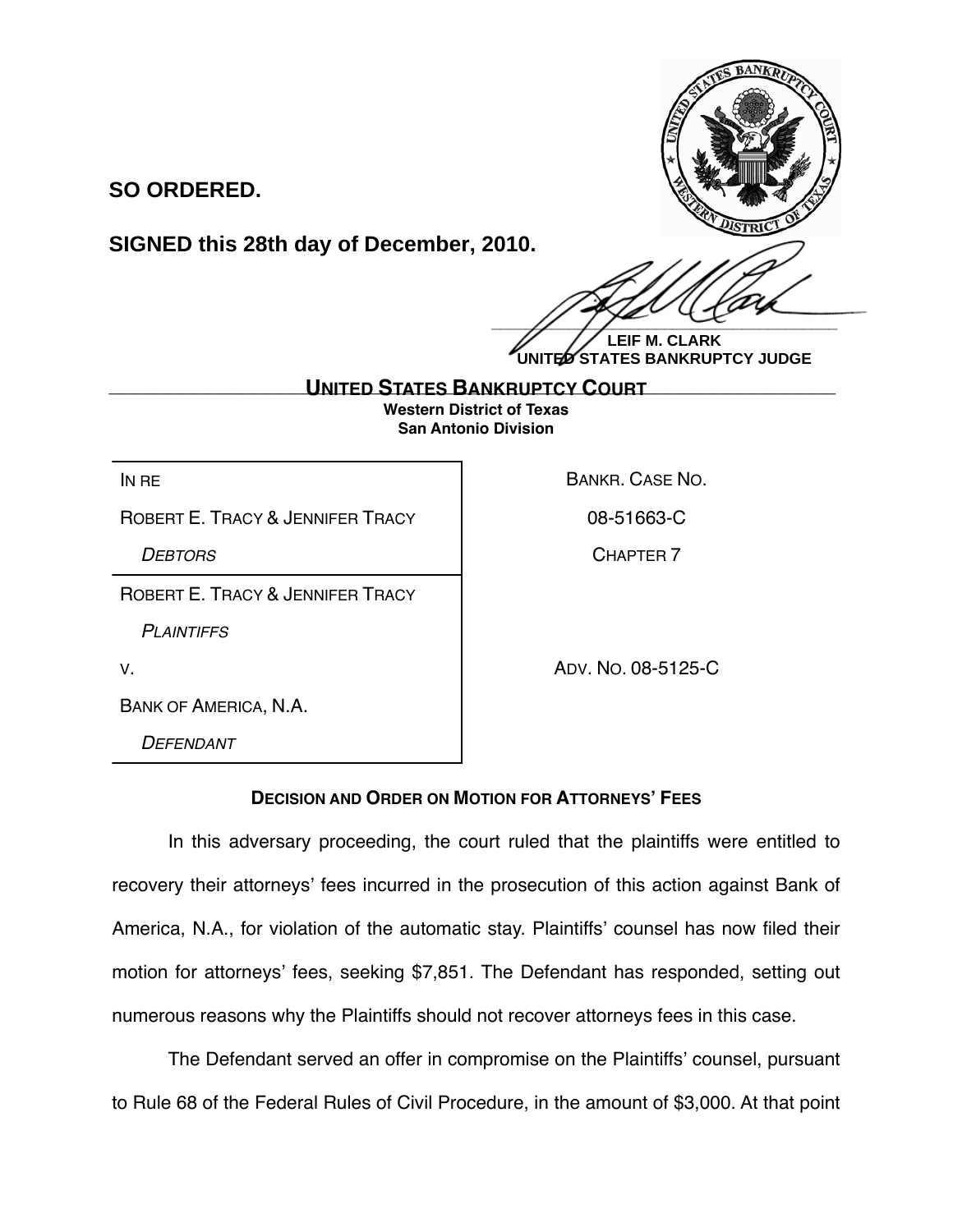in time, the Plaintiff had not yet incurred anything close to that amount in attorneys' fees. Rule 68(d) says that, if the amount of the offer in compromise exceeds the amount of the judgment awarded, including the costs incurred up to the date of the offer, then the offeree must pay the costs incurred after the offer was made. *See* FED.R.CIV.P. 68 (d).

In a case involving the FDCPA, a district court ruled that a plaintiff could recover its attorneys' fees incurred after the offer in compromise, even though the underlying judgment plus costs did not exceed the offer in compromise as of the date of the offer. The court nonetheless allowed the plaintiff to recover attorneys' fees, based on its reading of Rule 68. The court noted that, where the statutory scheme defines attorneys' fees as distinct and separate from costs, those fees should not be included as "costs" within the meaning of Rule 68(d). Explained the court:

The FDCPA provides for recovery of "the costs of the action, together with a reasonable attorney's fee as determined by the court."  $15 \text{ U.S.C. }$  § [1692k\(a\)\(3\)](http://web2.westlaw.com/find/default.wl?tf=-1&rs=WLW10.10&referencepositiontype=T&referenceposition=SP%3b28cc0000ccca6&fn=_top&sv=Split&docname=15USCAS1692K&tc=-1&pbc=0006F4F0&ordoc=2020778369&findtype=L&db=1000546&vr=2.0&rp=%2ffind%2fdefault.wl&mt=Westlaw) (emphasis added). "Simply stated, the words ʻtogether with' are substantively and critically different from the phrase ʻas part of.' Whereas the latter phrase plainly encompasses attorneys' fees within the universe of awardable costs, the former connotes that costs and fees are distinct entities that are commonly awardable." *Pedraza*[, 313 F.3d at 1334;](http://web2.westlaw.com/find/default.wl?tf=-1&rs=WLW10.10&referencepositiontype=S&serialnum=2002764237&fn=_top&sv=Split&referenceposition=1334&pbc=0006F4F0&tc=-1&ordoc=2020778369&findtype=Y&db=506&vr=2.0&rp=%2ffind%2fdefault.wl&mt=Westlaw) *see also Harmon v. Retrieval Masters Creditors Bureau, Inc*., 07-80777- CIV-MIDDLEBROOKS (holding that [Rule 68](http://web2.westlaw.com/find/default.wl?tf=-1&rs=WLW10.10&fn=_top&sv=Split&docname=USFRCPR68&tc=-1&pbc=0006F4F0&ordoc=2020778369&findtype=L&db=1004365&vr=2.0&rp=%2ffind%2fdefault.wl&mt=Westlaw)'s cost-shifting was not triggered where the judgment ultimately obtained in a FDCPA case was the same as the offer, and noting in dicta that the underlying statute in [Marek,](http://web2.westlaw.com/find/default.wl?tf=-1&rs=WLW10.10&serialnum=1985132612&fn=_top&sv=Split&tc=-1&pbc=0006F4F0&ordoc=2020778369&findtype=Y&vr=2.0&rp=%2ffind%2fdefault.wl&mt=Westlaw) [42 U.S.C. § 1988](http://web2.westlaw.com/find/default.wl?tf=-1&rs=WLW10.10&fn=_top&sv=Split&docname=42USCAS1988&tc=-1&pbc=0006F4F0&ordoc=2020778369&findtype=L&db=1000546&vr=2.0&rp=%2ffind%2fdefault.wl&mt=Westlaw), which "defined costs to include attorney's fees," was distinct from the underlying statute at issue there, the FDCPA, which "do[es] not define costs to include attorney's fees.").

*Valencia v. Affiliated Group, Inc.*, 674 F.Supp.2d 1300, 1305 (S.D.Fla. 2009). Section 362(k) of title 11 uses similar language: "... an individual shall recover actual damages, including costs and attorneys' fees ...." Following that holding, the Plaintiffs in this case are entitled to recover their attorneys' fees even though the offer in compromise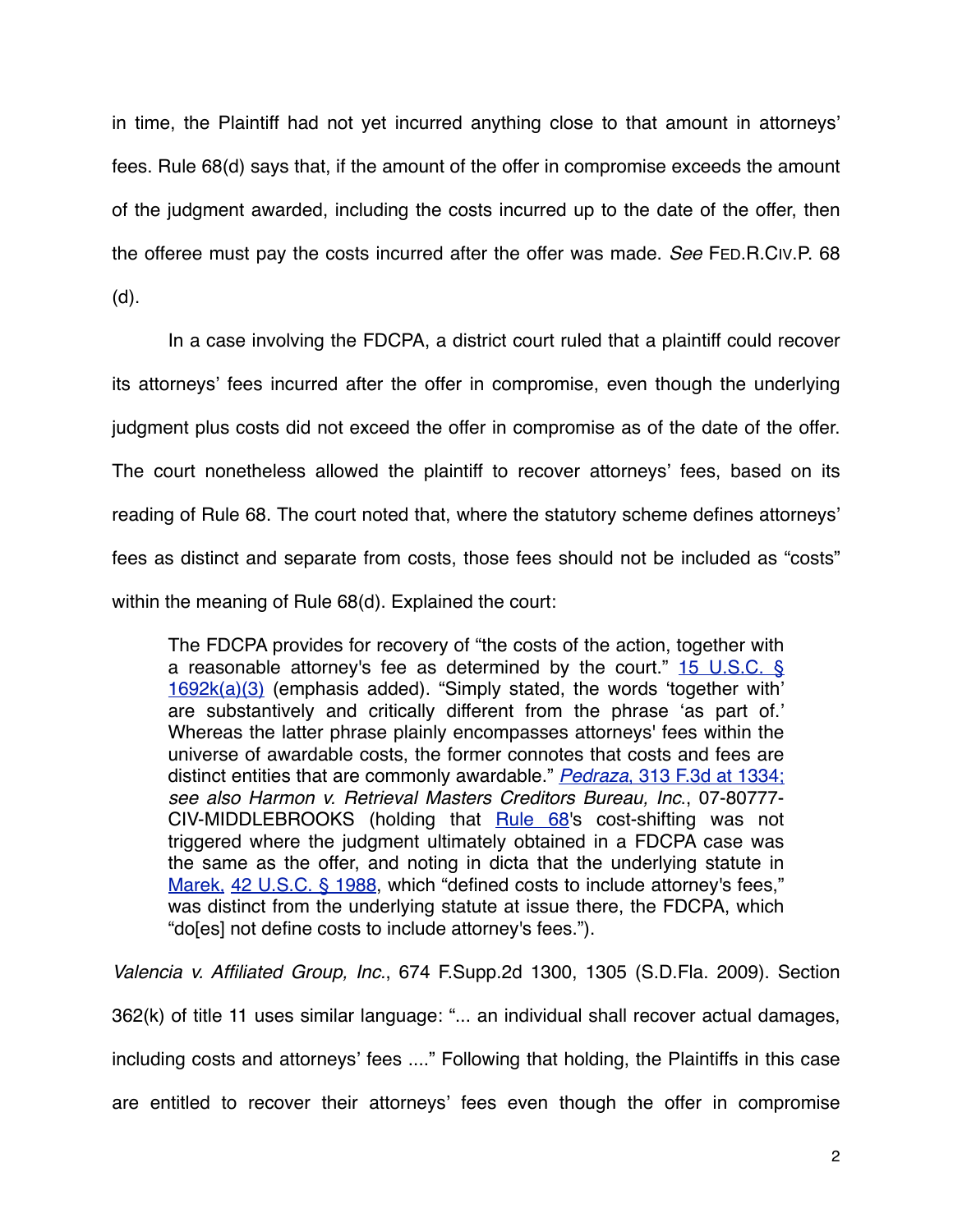exceeded the judgment as of the date of the offer in compromise. What is more, the cost-shifting mechanism in Rule 68(d) is not triggered. As the court in *Valencia* said:

In summary, the Court finds that a plain reading of [Rule 68](http://web2.westlaw.com/find/default.wl?tf=-1&rs=WLW10.10&fn=_top&sv=Split&docname=USFRCPR68&tc=-1&pbc=0006F4F0&ordoc=2020778369&findtype=L&db=1004365&vr=2.0&rp=%2ffind%2fdefault.wl&mt=Westlaw) and FDCPA's attorney's fee provision, combined with close scrutiny of the reasoning underpinning the Supreme Court's decision in *[Marek](http://web2.westlaw.com/find/default.wl?tf=-1&rs=WLW10.10&serialnum=1985132612&fn=_top&sv=Split&tc=-1&pbc=0006F4F0&ordoc=2020778369&findtype=Y&vr=2.0&rp=%2ffind%2fdefault.wl&mt=Westlaw)* and the cases that followed, compel the result reached here, namely, that in the instant case, where the FDCPA's attorney's fee provision explicitly distinguishes attorney's fees from awardable "costs," [Rule 68](http://web2.westlaw.com/find/default.wl?tf=-1&rs=WLW10.10&fn=_top&sv=Split&docname=USFRCPR68&tc=-1&pbc=0006F4F0&ordoc=2020778369&findtype=L&db=1004365&vr=2.0&rp=%2ffind%2fdefault.wl&mt=Westlaw)'s cost-shifting mechanism is not triggered, and Plaintiff is not precluded from recovering attorney's fees incurred after the date of the offer.

## *Id.*, at 1306.

The remaining arguments of the Defendant are unavailing. A review of the request for attorneys fees indicates that the amount of fees requested is reasonable in light of the nature of the services rendered. Moreover, the request is actually modest, in view of the fact that the Plaintiffs had to proceed to trial on the merits and judgment in order to obtain an award. The hourly rate charged is also appropriate to an attorney of the skill level and experience of Plaintiffs' counsel.

Numerous arguments were made suggesting that the Plaintiffs refused to settle this case, driving up the costs. The only evidence of settlement in this case was the offer of compromise attached. Many cases were cited, suggesting that fee awards in cases brought for stay violations should be closely scrutinized to prevent opportunism on the part of debtor's counsel. There is merit to the argument. While the normal rule for enforcing injunctions might permit the plaintiff to recover both its actual damages and its reasonable expenses associated with obtaining that determination, *see Northside Realty Assoc., Inc. v. United States,* 605 F.2d 1348, 1356 (5th Cir. 1979), courts have developed a special rule requiring moving parties to mitigate their damages in actions brought under section 362(k). *See, e.g., Eskanos & Adler, P.C. v. Roman (In re Roman)*,